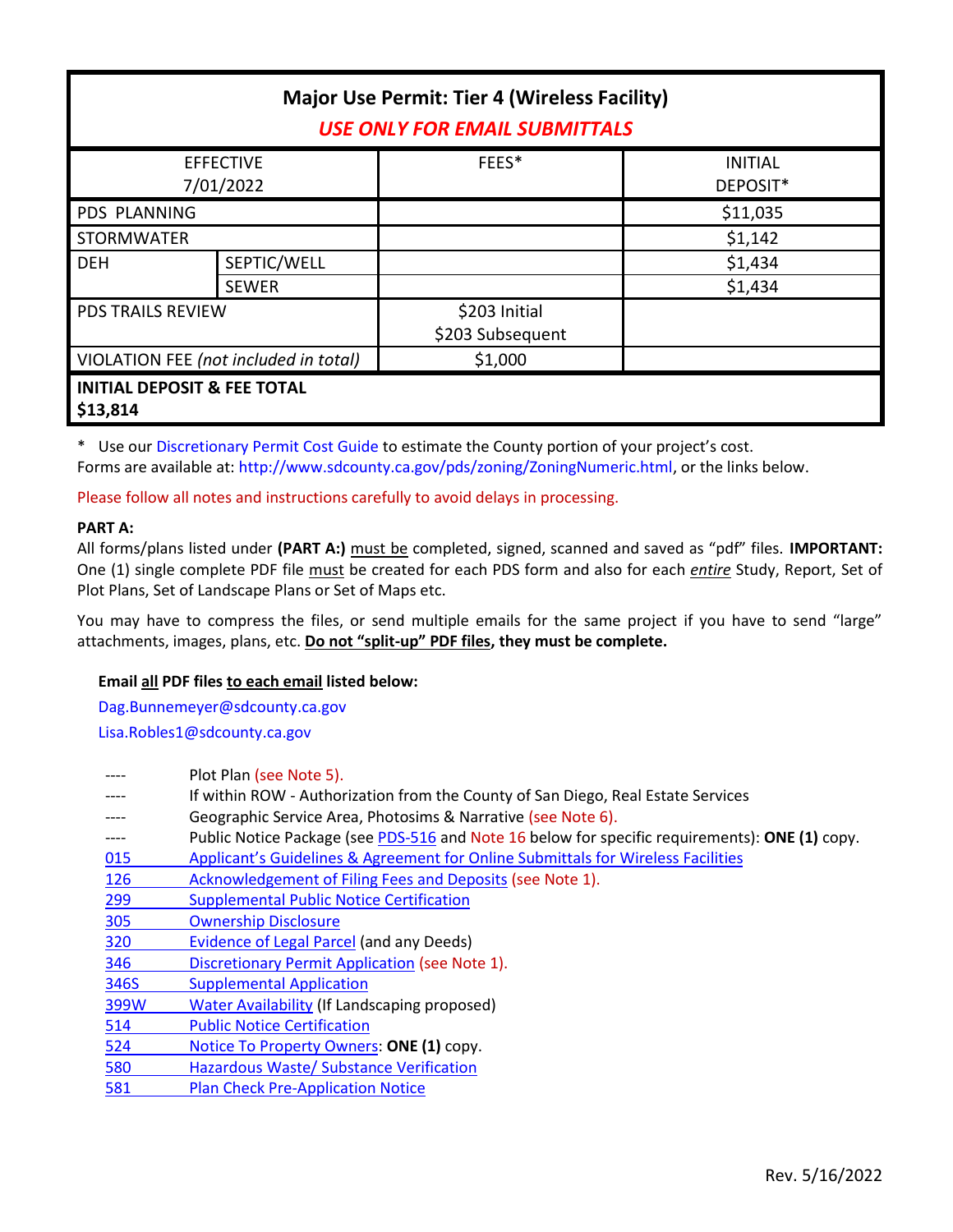### **Storm Water Management Documents:**

- **Step 1:** Storm Water [Intake Form for All Permit Applications](http://www.sandiegocounty.gov/content/dam/sdc/pds/zoning/formfields/SWQMP-Intake-Form.pdf) (see Notes 2, 3, 4).
- **Step 2: As determined by the Intake Form above, complete the required SWQMP below.** [Standard Project SWQMP](http://www.sandiegocounty.gov/content/dam/sdc/pds/zoning/formfields/SWQMP-Standard.pdf) (see Notes 2, 3, 4). **Or** [Priority Development \(PDP\) SWQMP](https://www.sandiegocounty.gov/content/sdc/dpw/watersheds/DevelopmentandConstruction/BMP_Design_Manual.html) (see Notes 2, 3, 4).

#### **PART B:**

**All items listed below are for your information only. Please do not submit these forms.**

- 090 [Minimum Plot Plan Information](http://www.sdcounty.ca.gov/pds/docs/pds090.pdf)
- 209 [Defense and Indemnification Agreement FAQs](http://www.sdcounty.ca.gov/pds/zoning/formfields/PDS-PLN-209.pdf)
- [247 Fish and Wildlife Fees](http://www.sdcounty.ca.gov/pds/zoning/formfields/PDS-PLN-247.pdf)
- [298 Supplemental Public Notice Procedure](http://www.sdcounty.ca.gov/pds/zoning/formfields/PDS-PLN-298.pdf)
- 313 Major Use Perm[it Applicant's Guide](http://www.sdcounty.ca.gov/pds/zoning/formfields/PDS-PLN-313.pdf)
- [374 Resource Protection Study](http://www.sdcounty.ca.gov/pds/zoning/formfields/PDS-PLN-374.pdf)
- [515 Public Notice Procedure](http://www.sdcounty.ca.gov/pds/zoning/formfields/PDS-PLN-515.pdf)
- [516 Public Not](http://www.sdcounty.ca.gov/pds/zoning/formfields/PDS-PLN-516.pdf)ice Applicant's Guide
- 906 Signature Requirements
	- [Policy FP-2: Fire Code Compliance for Cellular Facilities](http://www.sdcounty.ca.gov/pds/zoning/formfields/POLICY-FP-2-2015.pdf)
		- [Policy G-3: Determination of Legal Parcel](http://www.sdcounty.ca.gov/pds/zoning/formfields/POLICY-G-3.pdf)

### **NOTES:**

### 1. **IMPORTANT:**

A Registered Property Owner **MUST SUBMIT** a **Signed Letter of Authorization** for an Agent if; An Authorized Agent signs the PDS-346 form and is not the registered owner of the parcel.

- Or, the parcel is owned by two or more registered owners.
- Or, not all of the registered owners are signing the PDS-346 form.
- Or, the Authorized Agent is not the Financially Responsible Party.
- Or, the parcel is owned by a Corporation.

## **ADDITIONALLY:**

Financially Responsible Party **MUST SIGN** form PDS-126. Financially Responsible Party **INFORMATION MUST MATCH EXACTLY** on form PDS-126 Authorized Agent **may sign** form PDS-346 **ONLY IF ATTACHED** to a **Signed Letter of Authorization.**

- 2. Files CANNOT have any security restrictions or passwords. Please name each PDF file based on the "Title or PDS Form Number" of document being submitted (examples: Plot Plan, PDS-015, PDS-215, PDS-346, Storm Water Intake Form, Standard SWQMP, or PDP SWQMP).
- 3. The Storm Water Intake Form determines whether a project requires a Standard SWQMP or Priority Development Project (PDP) SWQMP. These forms and documents must be submitted as PDF files on the USB Flash Drive and have all required signatures.
- 4. One (1) single complete PDF file must be created for each PDS Form and also for each *entire* Study, Report, Set of Plot Plans, Set of Landscape Plans or Set of Maps etc. Do not "split-up" files, they must be complete.
- 5. Plot plans, elevation drawings, etc. (must be at least 11" x 17"). Plot plan must be drawn in standard engineer scale.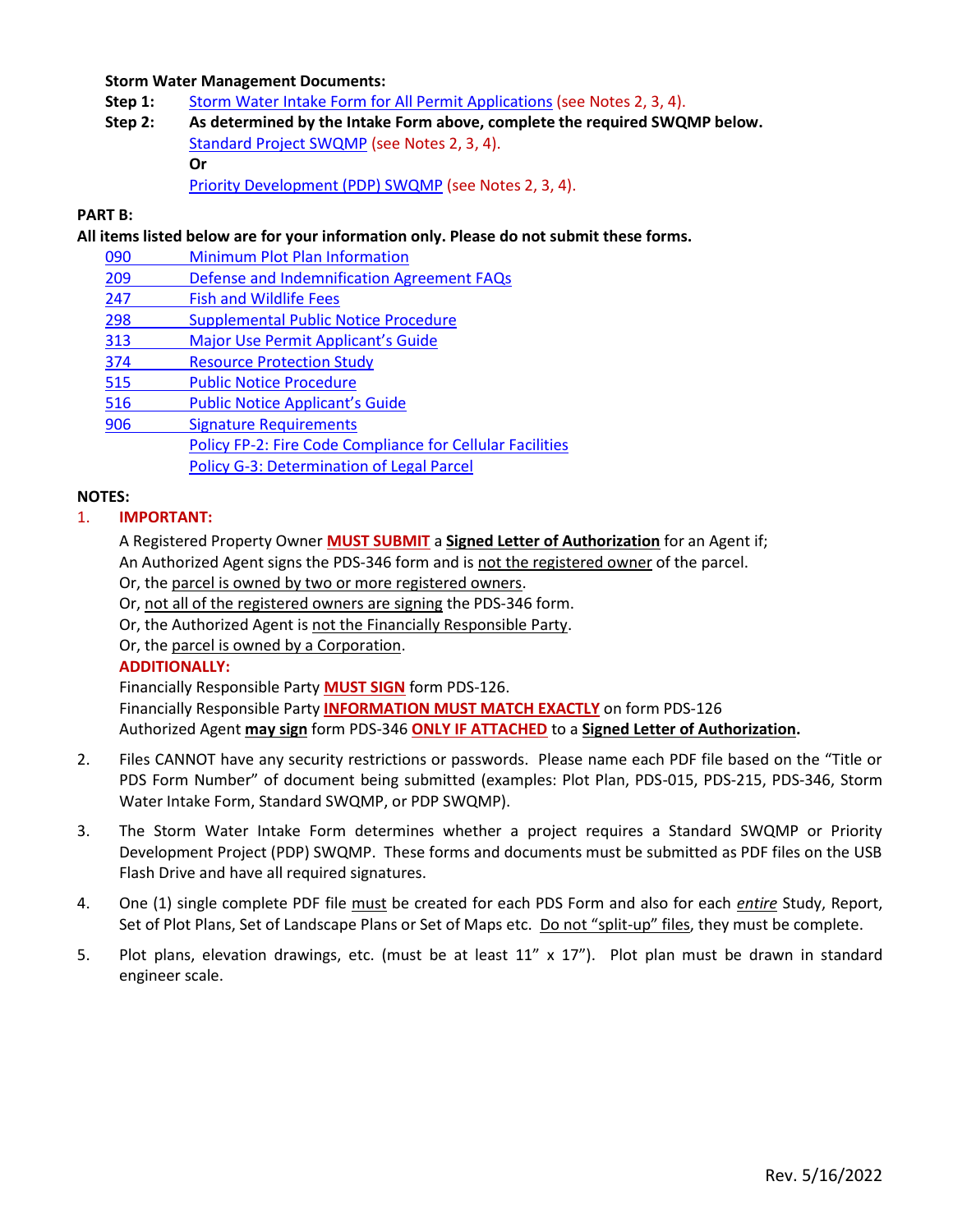- 6. In addition to the above requirements, all wireless telecommunication projects are required to submit additional information listed under the Wireless Facilities Section in the **PDS-313 Major Use Permit Applicant's Guide**. (For example: Geographic Service Area Maps, Alternative Site Analysis, Photo-simulation, etc.). Electronic submittal must contain all required documents and a written narrative addressing the requirements listed in Section 6984 of the Zoning Ordinance.
- 7. Staff, please note on the PDS-346 if project qualifies for Policy FP-2. If the project qualifies for Policy FP-2 (the building is less than 300 sq. ft. and the proposed facility is not going into or attached to an existing building, i.e., church; and the site is not located within four fire districts (North County FPD, Rincon Del Diablo (Escondido) MWD, San Marcos FPD, or Vista FPD) **THEN NOTE ON PDS-346 THAT PPS NEEDS TO DISTRIBUTE TO COUNTY FIRE**. Our Fire Personnel will be reviewing it to make sure the project meets all the requirements of Policy FP-2. If it is in one of the four fire districts noted above OR is proposed to be included in or attached to an existing building/structure, then **NOTE ON PDS-346 THAT PPS NEEDS TO DISTRIBUTE IT TO THE APPROPRIATE FIRE DISTRICT**. Policy FP-2 does not apply if applicant has a letter from the fire department.
- 8. **Cell Sites Adding Generators:** Existing approved projects that are adding generators require a modification to the existing permit. Also, do not accept **PDS Review Teams** money as they don't need to review. There is no distribution to **PDS Review Teams**. Put a note on the PDS-346 Form telling PPS not to distribute to **PDS Review Teams**.
- 9. Project goes to local Community Planning Group and/or Design Review Board for recommendation.
- 10. No Health Department (DEH) Fee if within Right of Way.
- 11. Cell Sites being accessed via private road easement must include proof of access to a publicly maintained road for the purpose of the cell facility.
- 12. Cell Sites being proposed on a parcel with an existing SFD or other structure being serviced by a septic system must provide a certified as-built Plan for the parcel. A \$1,100 fee for DEH must be collected.
- 13. Applicant will receive PDS-319 (Notice of Application) and PDS-382 (Flagging Procedure for Projects) at submittal.
- 14. If project is a violation, plans must have Code Compliance Officer's stamp before accepting the application.
- 15. Your application package must be complete when you bring it in for submittal. The submittal process begins at the main "Check-In" counter on the first floor.
- 16. Notice of the application shall be given to all property owners within 500' (feet) from the applicant's property and a minimum of 20 different owners. For example, if 20 different property owners cannot be found within a 500' radius, the notice area shall be expanded until 20 property owners are available for notification. See table below for more details.

| 500' Min. Distribution Distance of Public<br><b>Notices: Min. of 20 Property Owners</b> | 1000' Min. Distribution Distance of Public<br><b>Notices: Min. of 50 Property Owners</b> | 1500' Min. Distribution Distance of<br><b>Public Notices; Min. of 100 Property</b><br><b>Owners</b> |
|-----------------------------------------------------------------------------------------|------------------------------------------------------------------------------------------|-----------------------------------------------------------------------------------------------------|
| • Administrative Permits                                                                | • Agricultural Preserve Establishment/                                                   | • General Plan Amendment                                                                            |
| • Habitat Loss Permits                                                                  | Disestablishment                                                                         | $\bullet$ Rezone                                                                                    |
| • Minor Use Permits                                                                     | • Alcoholic Beverage License                                                             | • Specific Plan Amendment                                                                           |
| • Open Space Encroachment                                                               | • Open Space Vacation                                                                    | • Major Use Permit                                                                                  |
| • Reclamation Plan                                                                      | • Tentative Map (<50 lots)                                                               | • Tentative Map (>50 lots)                                                                          |
| • Site Plan (<10,000 sq ft.)                                                            | • Site Plan $(>10,000$ sq ft)                                                            | • Site Plan (>25,000 sq ft)                                                                         |
| • Tentative Parcel Map                                                                  | • Appeals of above projects                                                              | • Appeals of above projects                                                                         |
| $\bullet$ Variance                                                                      |                                                                                          |                                                                                                     |
| • Wireless Facilities                                                                   |                                                                                          |                                                                                                     |
| • Appeals of above projects                                                             |                                                                                          |                                                                                                     |